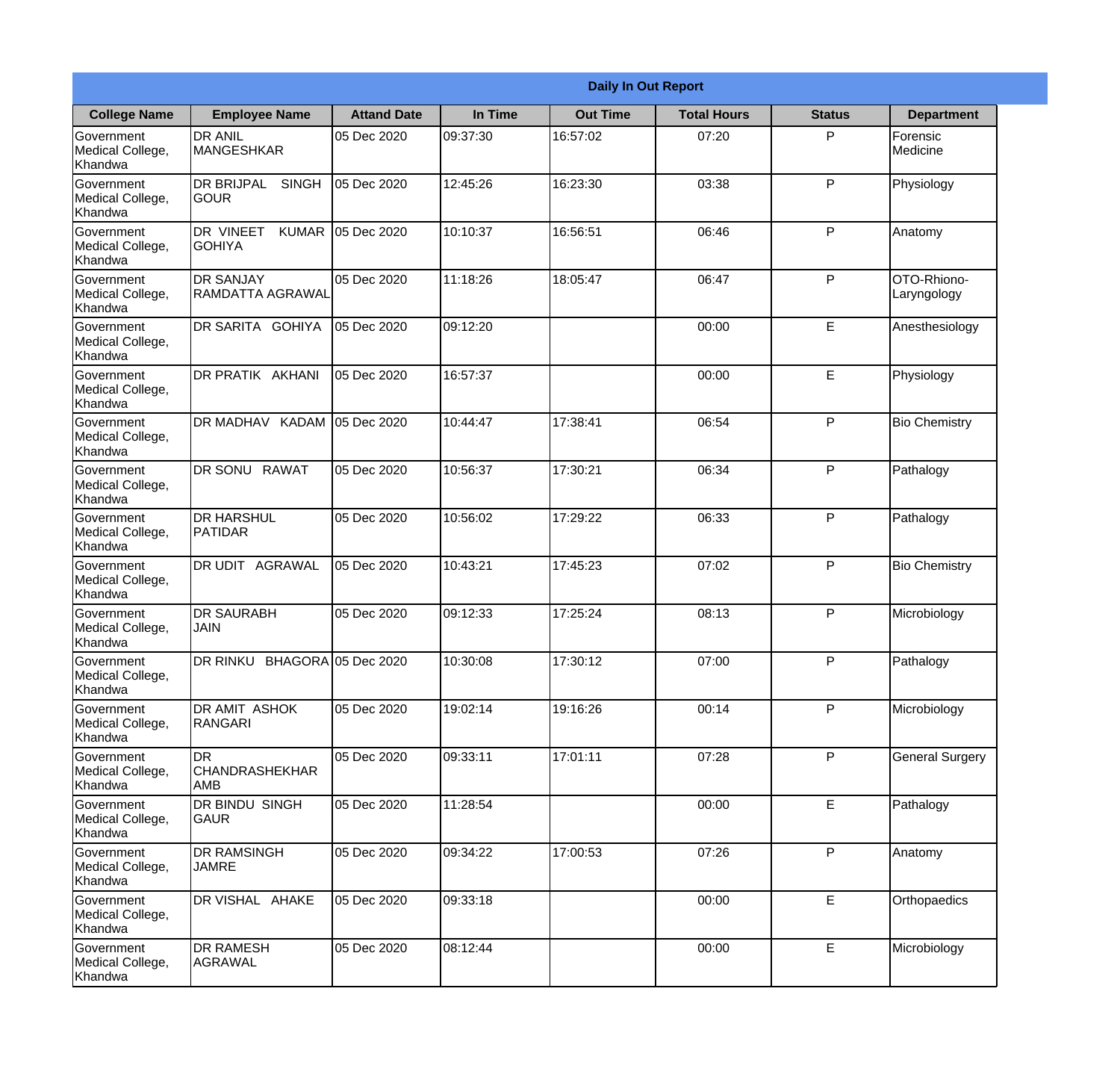| <b>Designation</b>                  | <b>Category</b>     |
|-------------------------------------|---------------------|
| <b>Assistant Professor</b>          | Para Clinical       |
| Demonstrator/Tutor                  | Non Clinical        |
| Professor                           | <b>Non Clinical</b> |
| Professor                           | Clinical            |
| Professor                           | Clinical            |
| <b>Assistant Professor</b>          | Non Clinical        |
| <b>Assistant Professor</b>          | Non Clinical        |
| Demonstrator/Tutor                  | Para Clinical       |
| <b>Assistant Professor</b>          | Para Clinical       |
| Associate Professor Non Clinical    |                     |
| Associate Professor   Para Clinical |                     |
| Assistant Professor   Para Clinical |                     |
| Professor                           | Para Clinical       |
| Assistant Professor Clinical        |                     |
| Associate Professor   Para Clinical |                     |
| Demonstrator/Tutor   Non Clinical   |                     |
| <b>Assistant Professor</b>          | Clinical            |
| Assistant Professor   Para Clinical |                     |

## **Daily In Out Report**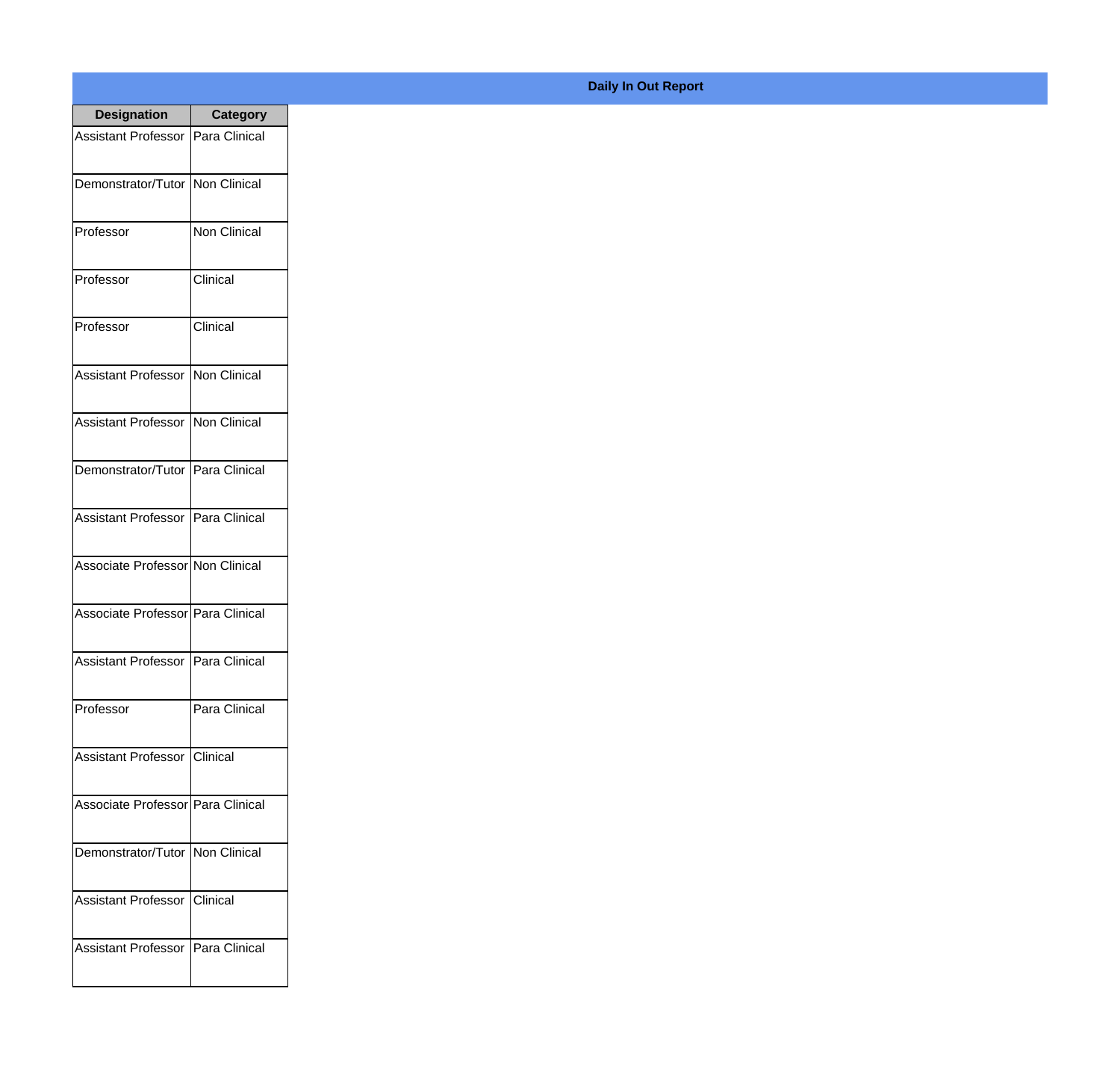|                                                  |                                               |             |          |          | <b>Daily In Out Report</b> |              |                       |
|--------------------------------------------------|-----------------------------------------------|-------------|----------|----------|----------------------------|--------------|-----------------------|
| <b>Government</b><br>Medical College,<br>Khandwa | DR DWARKA PRASAD 05 Dec 2020<br><b>GOTHRE</b> |             | 10:38:13 | 19:57:02 | 09:19                      | P            | <b>Bio Chemistry</b>  |
| Government<br>Medical College,<br>Khandwa        | <b>DR SOUMITRA</b><br><b>I</b> SETHIA         | 05 Dec 2020 | 10:21:25 |          | 00:00                      | E            | Community<br>Medicine |
| <b>Government</b><br>Medical College,<br>Khandwa | <b>DR SOURYAKANT</b><br>VARANDANI             | 05 Dec 2020 | 10:34:56 | 17:04:49 | 06:30                      | $\mathsf{P}$ | Community<br>Medicine |
| <b>Government</b><br>Medical College,<br>Khandwa | DR RASHMI YADAV                               | 05 Dec 2020 | 09:26:42 | 17:03:29 | 07:37                      | $\mathsf{P}$ | Community<br>Medicine |
| <b>Government</b><br>Medical College,<br>Khandwa | DR LEENA PARIHAR                              | 05 Dec 2020 | 11:09:34 | 17:18:17 | 06:09                      | $\mathsf{P}$ | Community<br>Medicine |
| Government<br>Medical College,<br>Khandwa        | <b>MR PIYUSH KUMAR</b><br><b>MISHRA</b>       | 05 Dec 2020 | 10:47:05 | 17:48:33 | 07:01                      | $\mathsf{P}$ | Community<br>Medicine |
| <b>Government</b><br>Medical College,<br>Khandwa | DR SACHIN PARMAR 05 Dec 2020                  |             | 10:47:50 |          | 00:00                      | E            | Community<br>Medicine |
| <b>Government</b><br>Medical College,<br>Khandwa | DR SAGAR MEENA                                | 05 Dec 2020 | 11:08:14 |          | 00:00                      | E            | Forensic<br>Medicine  |
| Government<br>Medical College,<br>Khandwa        | DR PRAMILA VERMA 05 Dec 2020                  |             | 11:52:06 | 15:03:10 | 03:11                      | P            | Paediatrics           |
| <b>Government</b><br>Medical College,<br>Khandwa | <b>DR MANOJ BALKE</b>                         | 05 Dec 2020 | 09:33:04 | 16:59:04 | 07:26                      | $\mathsf{P}$ | Ophthalmology         |
| <b>Government</b><br>Medical College,<br>Khandwa | <b>DR SIDDHARTH</b><br><b>BANODE</b>          | 05 Dec 2020 | 09:32:49 | 16:57:44 | 07:25                      | P            | Pharmacology          |
| Government<br>Medical College,<br>Khandwa        | <b>DR CHANDNI</b><br>KAROLE                   | 05 Dec 2020 | 09:42:28 | 18:24:26 | 08:42                      | P            | Ophthalmology         |
| Government<br>Medical College,<br>Khandwa        | DR PRIYA KAPOOR<br><b>KAPOOR</b>              | 05 Dec 2020 | 10:14:39 | 16:53:55 | 06:39                      | P            | Pathalogy             |
| <b>Government</b><br>Medical College,<br>Khandwa | DR SAPNA<br><b>MAHESHRAM</b>                  | 05 Dec 2020 | 10:33:51 | 17:43:43 | 07:10                      | P            | Community<br>Medicine |
| Government<br>Medical College,<br>Khandwa        | <b>DR RAJENDRA</b><br><b>SINGH MANDLOI</b>    | 05 Dec 2020 | 10:57:59 | 16:23:36 | 05:26                      | P            | <b>Bio Chemistry</b>  |
| Government<br>Medical College,<br>Khandwa        | DR SEEMA<br><b>SUDHAKARRAO</b><br>SUTAY       | 05 Dec 2020 | 10:16:11 |          | 00:00                      | E            | Forensic<br>Medicine  |
| Government<br>Medical College,<br>Khandwa        | DR RAKESH SINGH<br><b>HAZARI</b>              | 05 Dec 2020 | 17:28:55 |          | 00:00                      | E            | Pathalogy             |
| Government<br>Medical College,<br>Khandwa        | <b>DR NISHA</b><br><b>KAITHWAS</b>            | 05 Dec 2020 | 10:11:19 | 13:28:55 | 03:17                      | P            | Psychiatry            |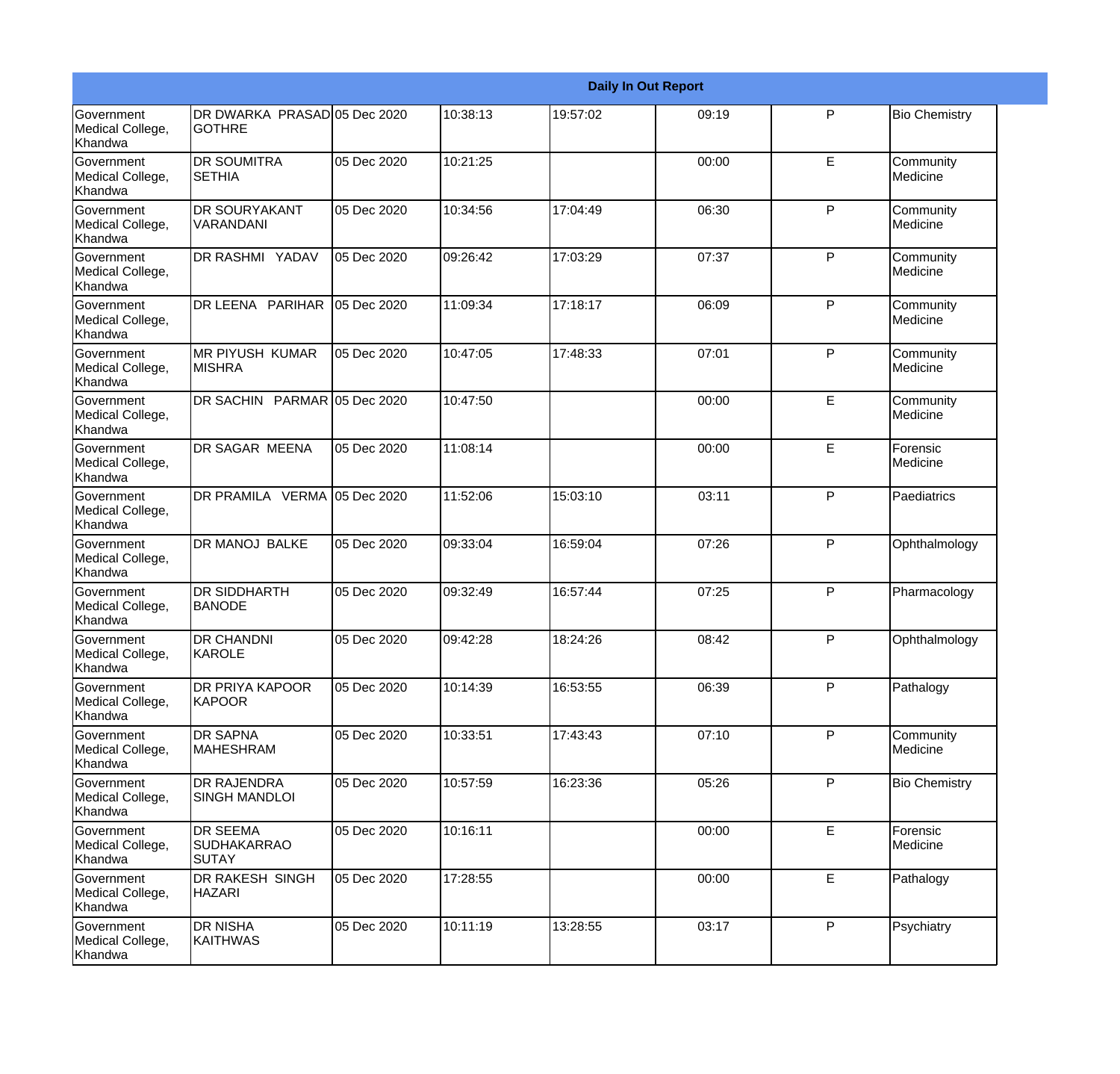| Demonstrator/Tutor Non Clinical    |               |
|------------------------------------|---------------|
| Assistant Professor Para Clinical  |               |
| Demonstrator/Tutor Para Clinical   |               |
| Assistant Professor Para Clinical  |               |
|                                    |               |
| Assistant Professor Para Clinical  |               |
| Statistician                       | Para Clinical |
| Assistant Professor Para Clinical  |               |
| Demonstrator/Tutor Para Clinical   |               |
| Professor                          | Clinical      |
| Assistant Professor Clinical       |               |
| Associate Professor Para Clinical  |               |
| Assistant Professor Clinical       |               |
| Demonstrator/Tutor   Para Clinical |               |
| Associate Professor Para Clinical  |               |
| Demonstrator/Tutor   Non Clinical  |               |
| Professor                          | Para Clinical |
| Professor                          | Para Clinical |
| Assistant Professor Clinical       |               |
|                                    |               |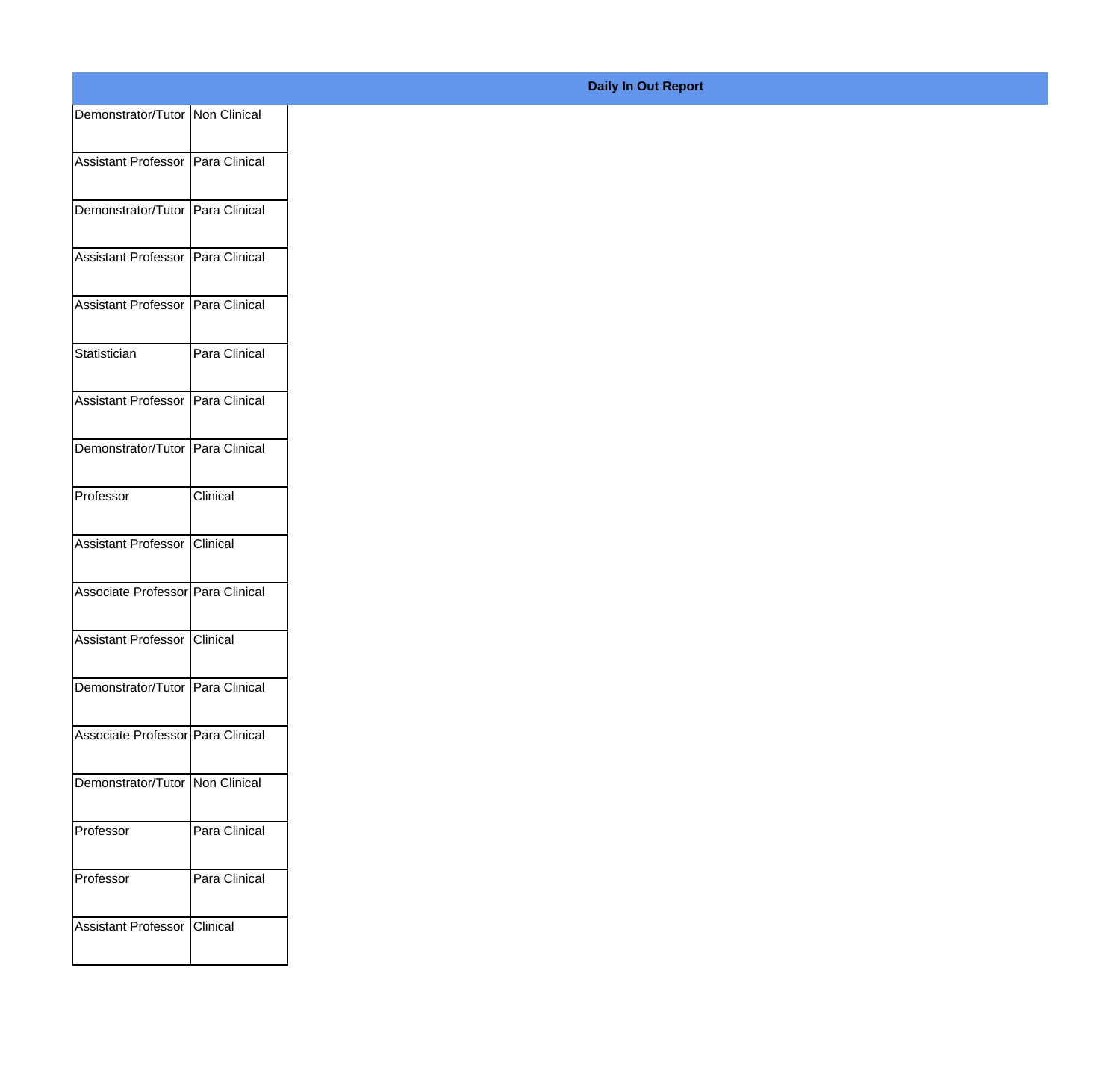|                                                  |                                                       |             |          |          | <b>Daily In Out Report</b> |              |                             |
|--------------------------------------------------|-------------------------------------------------------|-------------|----------|----------|----------------------------|--------------|-----------------------------|
| <b>Government</b><br>Medical College,<br>Khandwa | <b>DR NISHA</b><br>KAITHWAS                           | 05 Dec 2020 | 17:44:15 |          | 03:17                      | P            | Psychiatry                  |
| Government<br>Medical College,<br>Khandwa        | <b>DR ANANT</b><br><b>TUKARAM PAWAR</b>               | 05 Dec 2020 | 11:17:22 | 19:16:13 | 07:59                      | $\mathsf{P}$ | Community<br>Medicine       |
| <b>Government</b><br>Medical College,<br>Khandwa | DR SHAIKH M.KHALIQ 05 Dec 2020                        |             | 11:41:47 |          | 00:00                      | E            | <b>Bio Chemistry</b>        |
| Government<br>Medical College,<br>Khandwa        | <b>DR RAJU</b>                                        | 05 Dec 2020 | 09:41:01 | 18:15:37 | 08:34                      | $\mathsf{P}$ | Forensic<br>Medicine        |
| <b>Government</b><br>Medical College,<br>Khandwa | DR MAHENDRA<br><b>PANWAR</b>                          | 05 Dec 2020 | 09:40:26 |          | 00:00                      | E            | Orthopaedics                |
| Government<br>Medical College,<br>Khandwa        | DR AJAY GANGJI                                        | 05 Dec 2020 | 10:46:02 |          | 00:00                      | E            | <b>General Surgery</b>      |
| <b>Government</b><br>Medical College,<br>Khandwa | <b>DR SITARAM</b><br>ISOLANKI                         | 05 Dec 2020 | 08:22:10 | 16:54:11 | 08:32                      | $\mathsf{P}$ | Forensic<br>Medicine        |
| <b>Government</b><br>Medical College,<br>Khandwa | <b>DR RANJEET</b><br><b>BADOLE</b>                    | 05 Dec 2020 | 08:45:57 |          | 00:00                      | E            | <b>General Medicine</b>     |
| Government<br>Medical College,<br>Khandwa        | <b>DR ARUN KUMAR</b><br>PARGI                         | 05 Dec 2020 | 09:36:46 |          | 00:00                      | E            | <b>General Surgery</b>      |
| Government<br>Medical College,<br>Khandwa        | <b>DR ASHOK</b><br><b>BHAUSAHEB NAJAN</b>             | 05 Dec 2020 | 10:17:21 | 16:57:07 | 06:40                      | $\mathsf{P}$ | Forensic<br>Medicine        |
| <b>Government</b><br>Medical College,<br>Khandwa | <b>DR NITESHKUMAR</b><br>KISHORILAL<br><b>RATHORE</b> | 05 Dec 2020 | 10:17:33 | 19:21:34 | 09:04                      | P            | Pharmacology                |
| Government<br>Medical College,<br>Khandwa        | <b>DR PRIYESH</b><br><b>MARSKOLE</b>                  | 05 Dec 2020 | 10:48:14 | 17:44:03 | 06:56                      | P            | Community<br>Medicine       |
| Government<br>Medical College,<br>Khandwa        | <b>DR SANGEETA</b><br><b>CHINCHOLE</b>                | 05 Dec 2020 | 11:12:52 |          | 00:00                      | E            | Physiology                  |
| Government<br>Medical College,<br>Khandwa        | DR VIJAY NAYAK                                        | 05 Dec 2020 | 12:15:16 |          | 00:00                      | E            | Anatomy                     |
| Government<br>Medical College,<br>Khandwa        | DR SUNIL BAJOLIYA                                     | 05 Dec 2020 | 09:34:13 | 17:42:05 | 08:08                      | $\mathsf{P}$ | OTO-Rhiono-<br>Laryngology  |
| Government<br>Medical College,<br>Khandwa        | DR NISHA MANDLOI<br>PANWAR                            | 05 Dec 2020 | 09:35:48 | 17:20:33 | 07:45                      | $\mathsf{P}$ | Obstetrics &<br>Gynaecology |
| Government<br>Medical College,<br>Khandwa        | <b>DR SATISH</b><br><b>CHANDEL</b>                    | 05 Dec 2020 | 11:17:46 |          | 00:00                      | E            | Pharmacology                |
| Government<br>Medical College,<br>Khandwa        | DR JITENDRA<br><b>AHIRWAR</b>                         | 05 Dec 2020 | 10:27:37 |          | 00:00                      | E            | Pathalogy                   |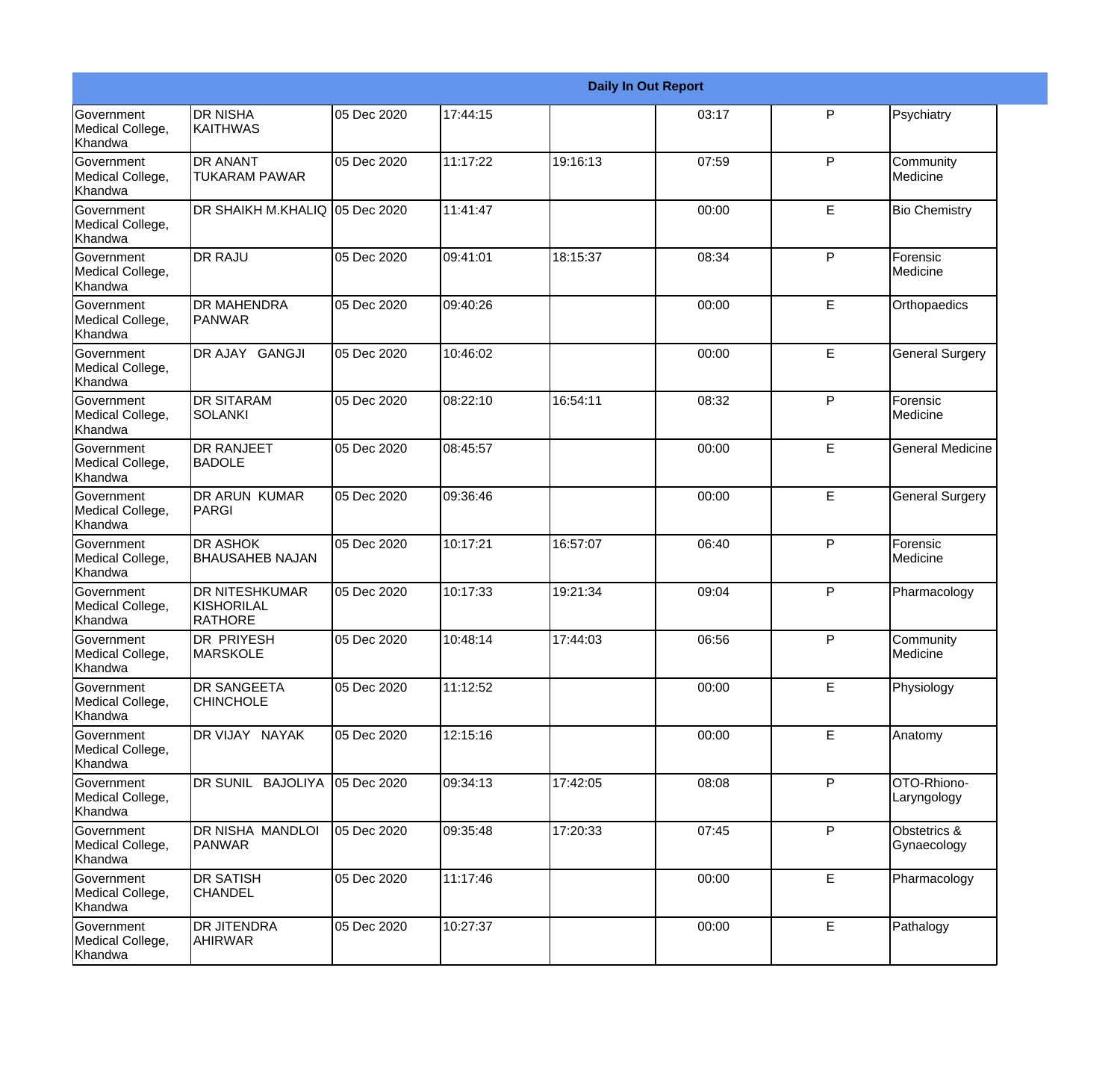|                                     |               | <b>Daily In Out Report</b> |
|-------------------------------------|---------------|----------------------------|
| Assistant Professor Clinical        |               |                            |
| Professor                           | Para Clinical |                            |
| Professor                           | Non Clinical  |                            |
| Demonstrator/Tutor Para Clinical    |               |                            |
| Assistant Professor                 | Clinical      |                            |
| Professor                           | Clinical      |                            |
| Demonstrator/Tutor Para Clinical    |               |                            |
| Assistant Professor Clinical        |               |                            |
| Assistant Professor                 | Clinical      |                            |
| Associate Professor Para Clinical   |               |                            |
| Demonstrator/Tutor Para Clinical    |               |                            |
| Associate Professor   Para Clinical |               |                            |
| Demonstrator/Tutor   Non Clinical   |               |                            |
| Associate Professor Non Clinical    |               |                            |
| Assistant Professor   Clinical      |               |                            |
| Associate Professor Clinical        |               |                            |
| Assistant Professor   Para Clinical |               |                            |
|                                     |               |                            |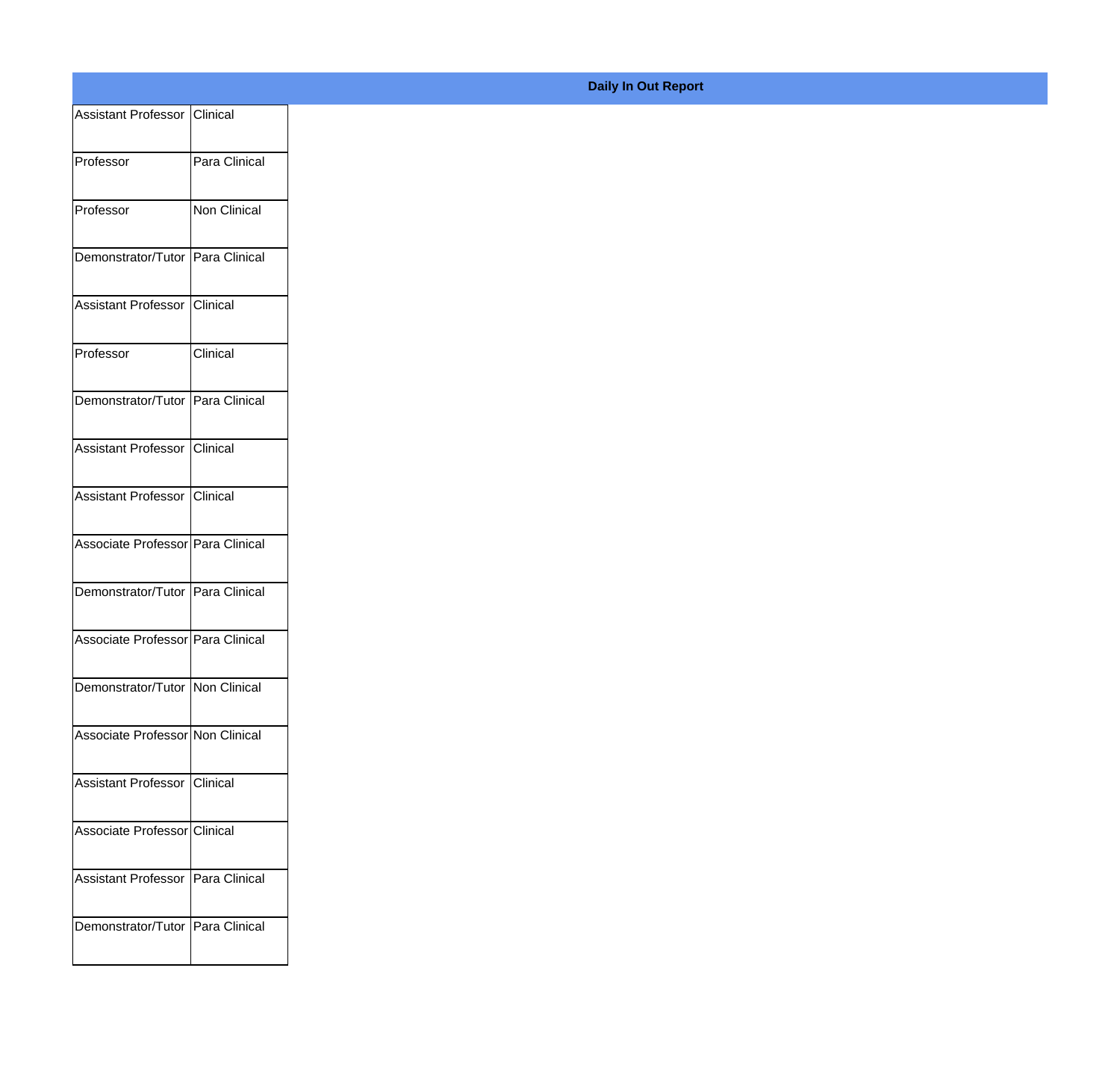|                                                   |                                                |             |           | <b>Daily In Out Report</b> |       |   |                         |
|---------------------------------------------------|------------------------------------------------|-------------|-----------|----------------------------|-------|---|-------------------------|
| Government<br>Medical College,<br>lKhandwa        | <b>DR MUKTESHWARI</b><br><b>GUPTA</b>          | 05 Dec 2020 | 11:35:49  | 17:45:01                   | 06:10 | P | Pharmacology            |
| Government<br>Medical College,<br>Khandwa         | <b>DR PURTI AGARWAL</b><br>ISAINI              | 05 Dec 2020 | 10:29:38  | 17:29:11                   | 07:00 | P | Pathalogy               |
| Government<br>Medical College,<br>Khandwa         | DR YASHPAL RAY                                 | 05 Dec 2020 | 10:48:31  | 16:55:34                   | 06:07 | P | Anatomy                 |
| <b>Government</b><br>Medical College,<br>lKhandwa | IDR DEEPIKA<br><b>PANWAR</b>                   | 05 Dec 2020 | 10:53:41  | 16:39:25                   | 05:46 | P | <b>Bio Chemistry</b>    |
| Government<br>Medical College,<br>Khandwa         | <b>DR VISHAL</b><br><b>KUMAR</b><br>lthakre    | 05 Dec 2020 | 09:16:08  | 16:58:15                   | 07:42 | P | Physiology              |
| Government<br>Medical College,<br>Khandwa         | <b>IDR SHAILENDRA</b><br><b>ISINGH CHOUHAN</b> | 05 Dec 2020 | 108:24:16 |                            | 00:00 | E | Orthopaedics            |
| Government<br>Medical College,<br>Khandwa         | MOHIT GARG                                     | 05 Dec 2020 | 10:12:11  | 11:50:12                   | 01:38 | P | <b>General Medicine</b> |
| Government<br>Medical College,<br>Khandwa         | MOHIT GARG                                     | 05 Dec 2020 | 16:58:40  |                            | 01:38 | P | <b>General Medicine</b> |